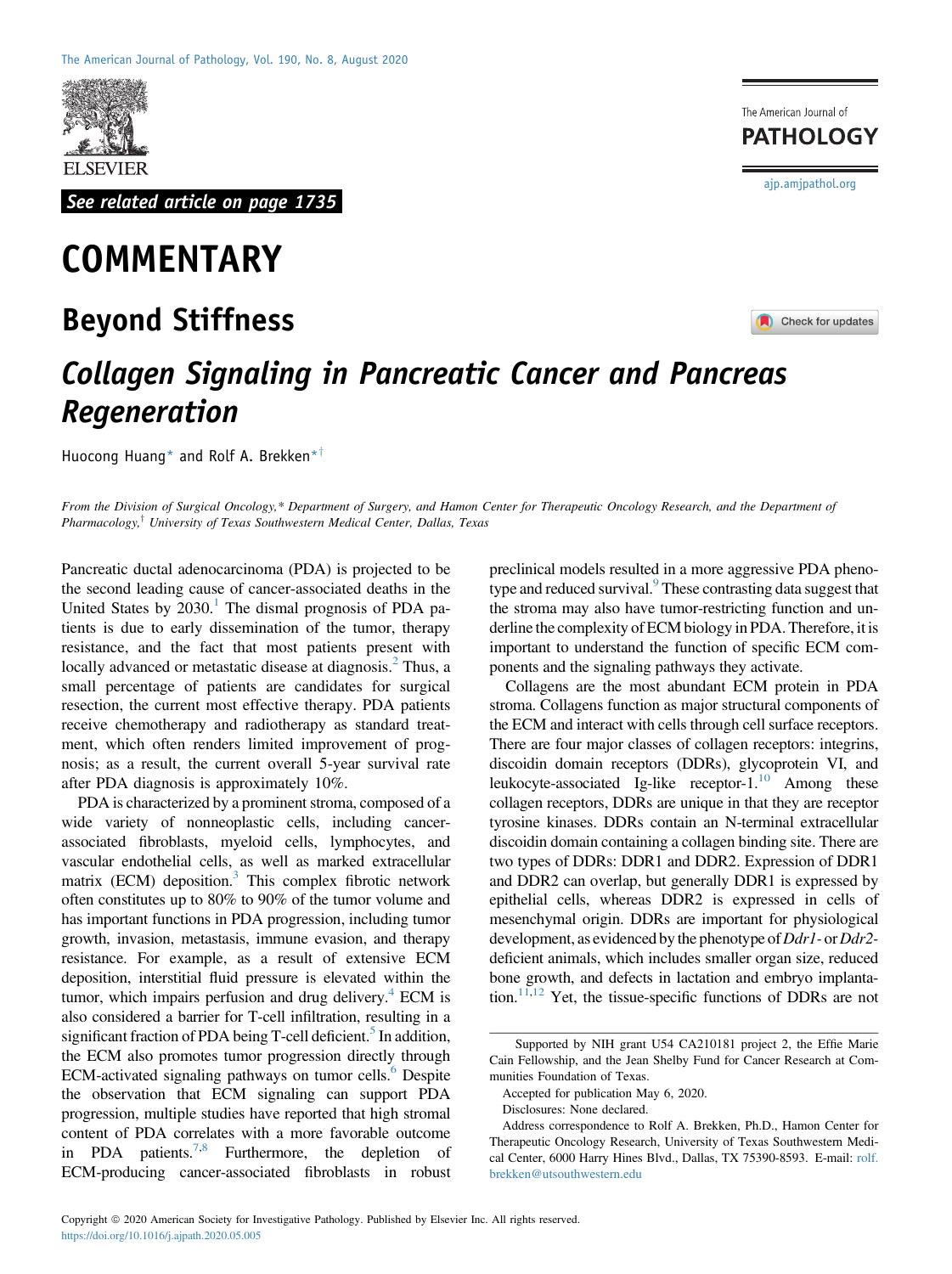fully understood. More important, considering the abundance of collagens in the stroma of different cancer types, especially PDA, identifying the contribution of DDRs to tumor progression is critical and potentially an untapped therapeutic avenue.

In an effort to understand the contribution of DDR1 in pancreas remodeling and PDA progression, Ruggeri et al, <sup>[13](#page-2-12)</sup> in this issue for the first time genetically ablated Ddr1 in KPC mice  $(Kras^{GI2D/+}; Trp53^{RIZ2H/+}; Ptf1a^{Cre/+})$ , which is a genetically engineered mouse model widely used to recapitulate the progression of PDA. Ruggeri et al<sup>13</sup> found that  $DdrI$ was expressed highly in PDA, and strikingly, Ddr1-null KPC mice developed well-differentiated, less proliferative, and poorly metastatic tumors compared with control Ddr1-wildtype  $KPC$  mice. These data are consistent with previous studies from our group and others, suggesting that DDR1 functions to promote PDA progression. For example, collagen signaling through DDR1 can drive tumor cell plasticity.<sup>14[,15](#page-2-14)</sup> Consistent with this, pharmacologic inhibition of DDR1 significantly reduces PDA tumor growth, reduces cancer cell invasiveness, and improves chemotherapy response in vivo.<sup>[16](#page-2-15)[,17](#page-2-16)</sup> DDR1 activity has also been implicated in driving tumor progression in other cancer types. For instance, genetic and pharmacologic inhibition of DDR1 reduced tumor initiation and tumor progression in KRAS-mutant lung adenocarcinoma, and the combinatory inhibition of DDR1 and Notch signaling induced the regression of KRAS-mutant patient-derived lung xenografts with a therapeutic efficacy that was favorable compared with standard chemotherapy.<sup>[18](#page-2-17)</sup> However, in breast cancer, the function of DDR1 is more complex. An earlier study found that DDR1 signaling enables breast cancer cells to undergo metastatic reactivation in multiple target organs,<sup>19</sup> whereas a more recent study genetically ablated Ddr1 in MMTV-PyMT mice and found that *Ddr1*-null mammary tumors grew faster, featured by a more basal phenotype with increased epithelial tension, matricellular fibrosis, and lung metastases.<sup>20</sup>

Therefore, the function of DDR1 appears to be cancer type or microenvironment dependent. This might be due to cell lineage differences of DDR1-expressing cells in different cancer types. How DDR1<sup>+</sup> cells contribute to the progression of cancer might determine the outcome of DDR1 targeting. For instance, in the *MMTV-PyMT* model, *Ddr1* was found to be expressed by luminal cells but not myoepithelial cells, and deletion of *Ddr1* induced basal differentiation of  $CD90<sup>+</sup>CD24<sup>+</sup>$  cancer cells, resulting in the increase of mitotic basal cells.<sup>20</sup> Intriguingly, an unbiased bioinformatics study based on large human genomic and transcriptomic data sets reported that *DDR1* expression is significantly enriched in a small subset of drug-resistant aldehyde dehydrogenase-positive  $(ALDH<sup>+</sup>)$  stem-like cancer cells in breast cancer, independent of cancer molecular subtype. $^{21}$  This report suggests that targeting DDR1 remains an attractive goal in breast cancer. In KRAS-mutant lung cancer, DDR1 was also found to be expressed by a subset of cancer cells exhibiting an aggressive transcriptional profile, although cell lineage was not specif-ically identified.<sup>18</sup> Although Ruggeri et al<sup>[13](#page-2-12)</sup> found that  $DdrI$ deletion strikingly inhibited KPC tumor progression, deletion

of *Ddr1* did not improve survival because loss of *Ddr1* also induced severe pancreatic atrophy. As a result, the animals died from pancreatic insufficiency. This strongly suggests that DDR1 is expressed by a subset of cells that can regenerate exocrine pancreas function during tissue damage. To further investigate the function of Ddr1 at an earlier stage of PDA tumorigenesis, Ruggeri et al<sup>13</sup> crossed *Ddr1*-null mice into KC  $(Kras^{GI2D/+}; Ptf1a^{Cret+})$  animals and treated these mice with cerulean to induce experimental pancreatitis. Interestingly, Ddr1 was expressed at a low level in normal pancreas but was markedly up-regulated during tissue damage caused by pancreatitis or neoplastic lesions. Compared with control mice, the pancreatic acinar cell population recovered more slowly in Ddr1-null mice, due to a delay in epithelial cell proliferation. As a result, *Ddr1*-null mice failed to resolve tissue damage at 6 weeks after cerulean treatment, resulting in a dramatic decrease of pancreatic acinar tissue mass.

Ruggeri et al<sup>13</sup> hypothesized that the delay in damage recovery was due to a disruption in the regeneration potential of acinar cells. They investigated a Stathmin1-positive acinar cell population, which is a recently identified functionally and molecularly distinct acinar subpopulation with progenitor properties. $^{22}$  $^{22}$  $^{22}$  Following chemical-induced pancreatitis, these cells proliferate to recover the injured acinar tissue. At baseline, control and Ddr1-null mice had similar numbers of Stathmin1 positive cells. After injury, control mice showed a large expansion of Stathmin1-positive, proliferating cell nuclear antigen-positive cells; however, the expansion was substantially delayed and quickly subsided in *Ddr1*-null mice. These data strongly suggest that DDR1 is critical for acinar progenitor expansion to regenerate the injured pancreas. This is relevant to the observation that DDR1 enhances PDA cancer cell plasticity and resistance to chemotherapy. It is important for future studies to determine the function of Stathmin1 positive cells during PDA progression and whether these cells have cancer stem cell properties; in addition, it is also important to determine whether DDR1 contributes to stemness and the expansion of this cancer cell population that leads to tumor aggressiveness and therapy resistance.

Another interesting phenotype of the Ddr1-null KPC mice is increased fibrosis, which was also observed in Ddr1-null  $MMTV-PyMT$  tumors.<sup>20</sup> This might be a compensatory response due to the failure of injured tissue regeneration. Consistent with these observations, the total number of fibroblasts increased in Ddr1-null pancreas during recovery following cerulean treatment. However, because Ddr1 was deleted globally in this study, it is difficult to determine whether this fibrotic reaction was induced by paracrine signals indirectly or a direct effect of *Ddr1* ablation in fibroblast progenitors. A conditional *Ddr1* deletion model in a cell type—specific manner may help address this question. More important, DDR1 is a well-appreciated contributor to the fibrotic reaction and collagen remodeling in other fibrotic diseases, such as pulmonary fibrosis and renal fibrosis.<sup>23,[24](#page-2-23)</sup> Recent advances in single-cell transcriptomic technologies will enable the identification of DDR1-expressing cells